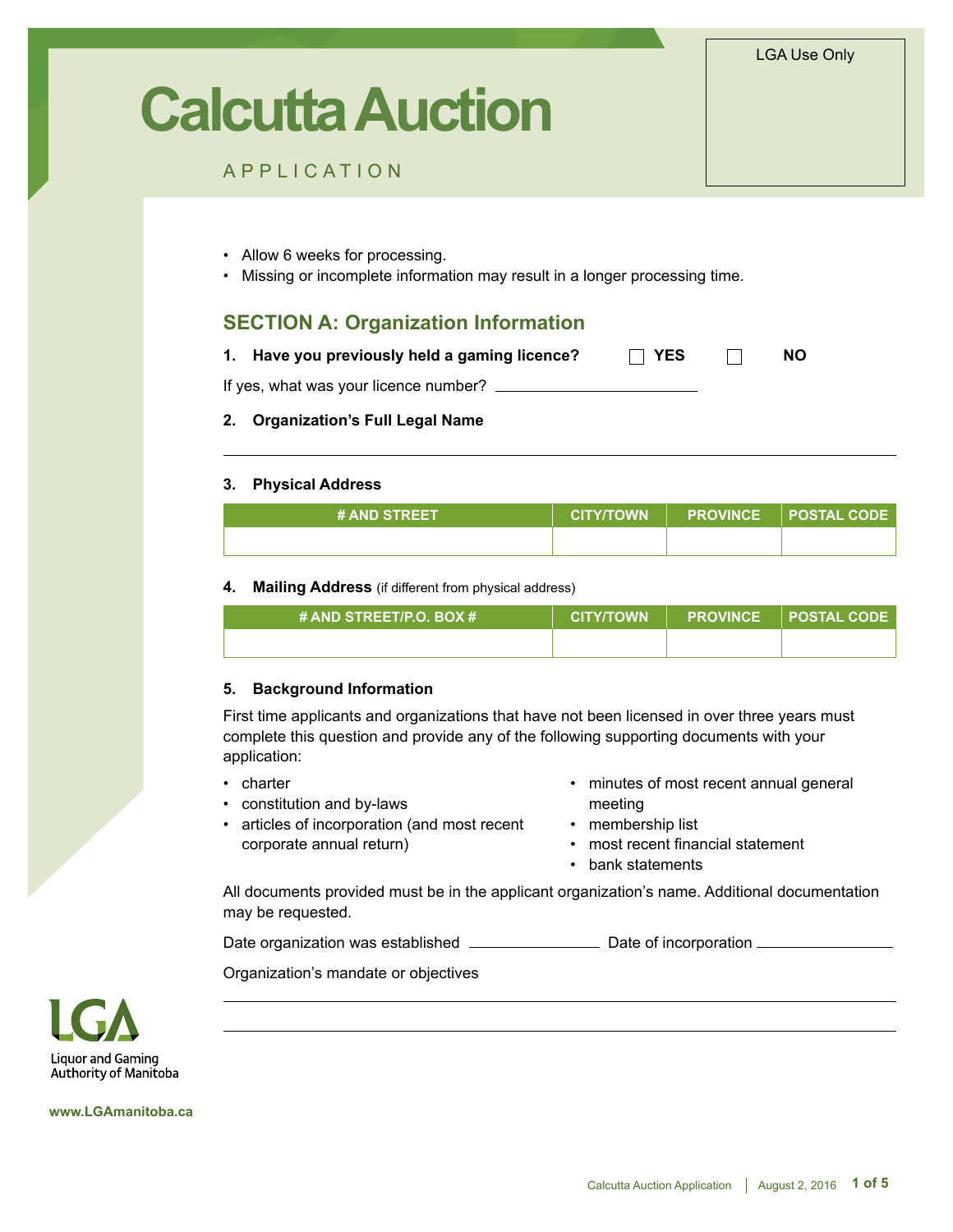## **6. Current Executive** (please print)

|             |                         | <b>PRESIDENT</b> | <b>VICE-PRESIDENT</b> |
|-------------|-------------------------|------------------|-----------------------|
| Name        |                         |                  |                       |
|             | # and Street/P.O. Box # |                  |                       |
| City/Town   |                         |                  |                       |
| Province    |                         |                  |                       |
| Postal Code |                         |                  |                       |
| Phone       | <b>Business</b>         |                  |                       |
|             | Home                    |                  |                       |
|             | Cell                    |                  |                       |
| Email       |                         |                  |                       |

|             |                         | <b>SECRETARY</b> | <b>TREASURER</b> |
|-------------|-------------------------|------------------|------------------|
| Name        |                         |                  |                  |
|             | # and Street/P.O. Box # |                  |                  |
| City/Town   |                         |                  |                  |
| Province    |                         |                  |                  |
| Postal Code |                         |                  |                  |
| Phone       | <b>Business</b>         |                  |                  |
|             | Home                    |                  |                  |
|             | Cell                    |                  |                  |
| Email       |                         |                  |                  |

## **7. Calcutta Auction Contacts** (primary contact)

|             |                         | <b>CALCUTTA CHAIR</b> | <b>MAILING CONTACT</b><br>(if different from Calcutta chair) |
|-------------|-------------------------|-----------------------|--------------------------------------------------------------|
| Name        |                         |                       |                                                              |
|             | # and Street/P.O. Box # |                       |                                                              |
| City/Town   |                         |                       |                                                              |
| Province    |                         |                       |                                                              |
| Postal Code |                         |                       |                                                              |
| Phone       | <b>Business</b>         |                       |                                                              |
|             | Home                    |                       |                                                              |
|             | Cell                    |                       |                                                              |
| Fax         |                         |                       |                                                              |
| Email       |                         |                       |                                                              |

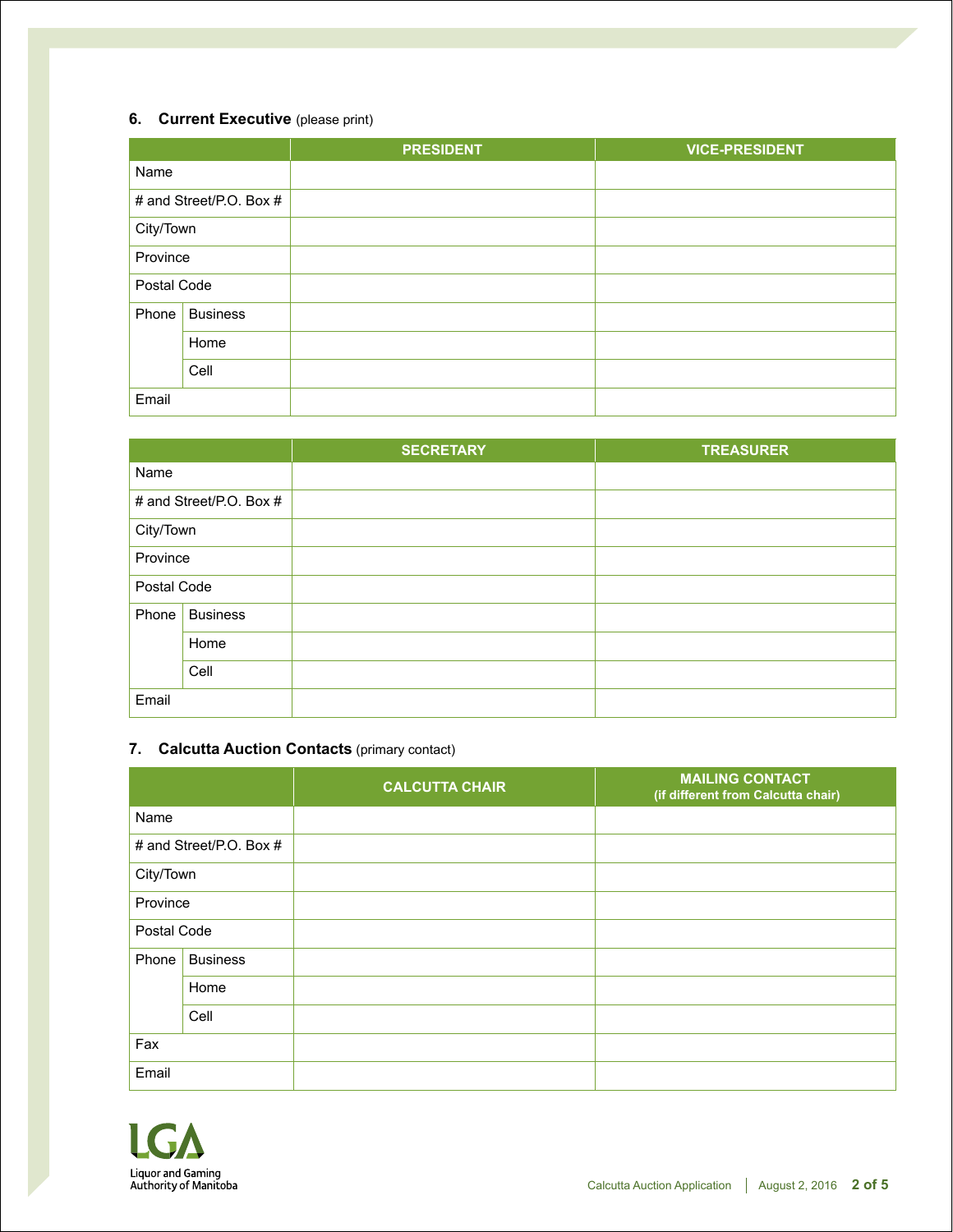**8. At what address are your records physically kept?** (cannot be a P.O. box #)

# **SECTION B: Financial Information**

### **9. Use of Profits**

How will the profits from this event be used? Please be specific. Include any donations to other charitable organizations assisting with the event. Attach a separate page, if required.

#### **10. Calcutta Auction Bank Account**

A separate bank account must be used for deposit of all Calcutta auction revenue. All expenses and disbursements approved with this application must be paid from this account.

| Name of Financial Institution    |  |
|----------------------------------|--|
| Address of Financial Institution |  |
| Account Number                   |  |

#### **11. Estimated Expenses**

The licensed organization can use a maximum of 5% of gross anticipated revenue from the conduct of the Calcutta auction. Prizes and licence fees are not eligible in this 5% limit.

Please provide the estimated expenses to operate this event.

|                  | <b>EXPENSES</b> |
|------------------|-----------------|
| Advertising      | Φ               |
| Auctioneer       | D               |
| Other            | Œ               |
| Total $\sqrt{s}$ |                 |

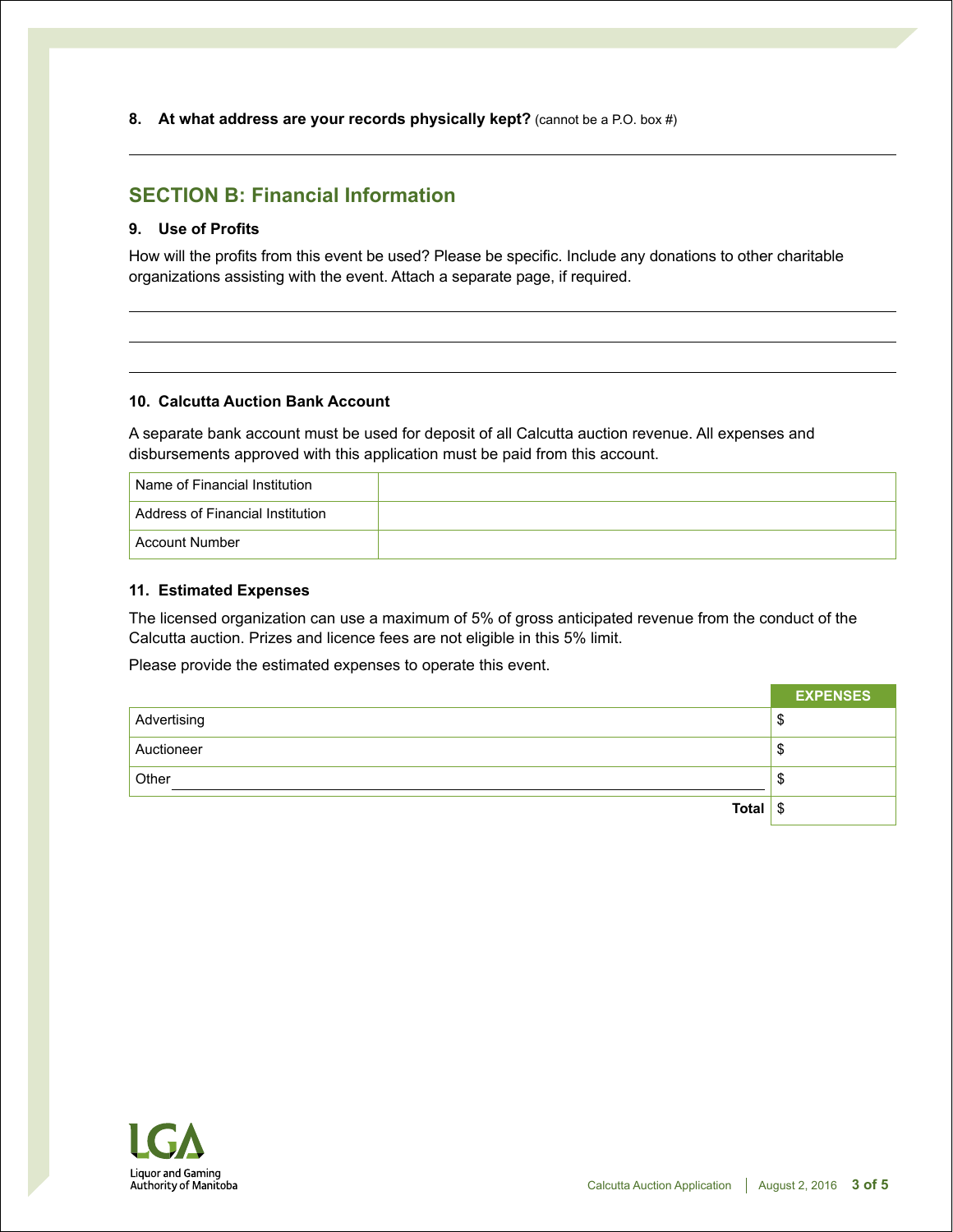# **SECTION C: Calcutta Auction Information**

| <b>12. Event Details</b>                                                                   |  |
|--------------------------------------------------------------------------------------------|--|
|                                                                                            |  |
|                                                                                            |  |
|                                                                                            |  |
|                                                                                            |  |
|                                                                                            |  |
|                                                                                            |  |
| 13. Prizes                                                                                 |  |
| Clearly describe the prize payout method. Attach a separate page, if required.             |  |
| Total prizes awarded must be at least 84.5% of the gross receipts of the Calcutta auction. |  |
|                                                                                            |  |
|                                                                                            |  |
|                                                                                            |  |
|                                                                                            |  |

# **SECTION D: Certification**

**14.** We, the undersigned, hereby certify on behalf of the organization that the information provided on this application is correct and true and that we have read, understood and agree to abide by the Calcutta Auction Terms and Conditions. *The president and another executive must sign this application.*

## **PRESIDENT:**

## **Did you remember to**

 $\Box$  Enclose the required supporting documents listed in #5.

Please send this form directly to the LGA's Gaming Licence Department at 1055 Milt Stegall Drive, Winnipeg, Manitoba R3G 0Z6, by email to gaminglicence@LGCAmb.ca or by fax to 204-927-5385.